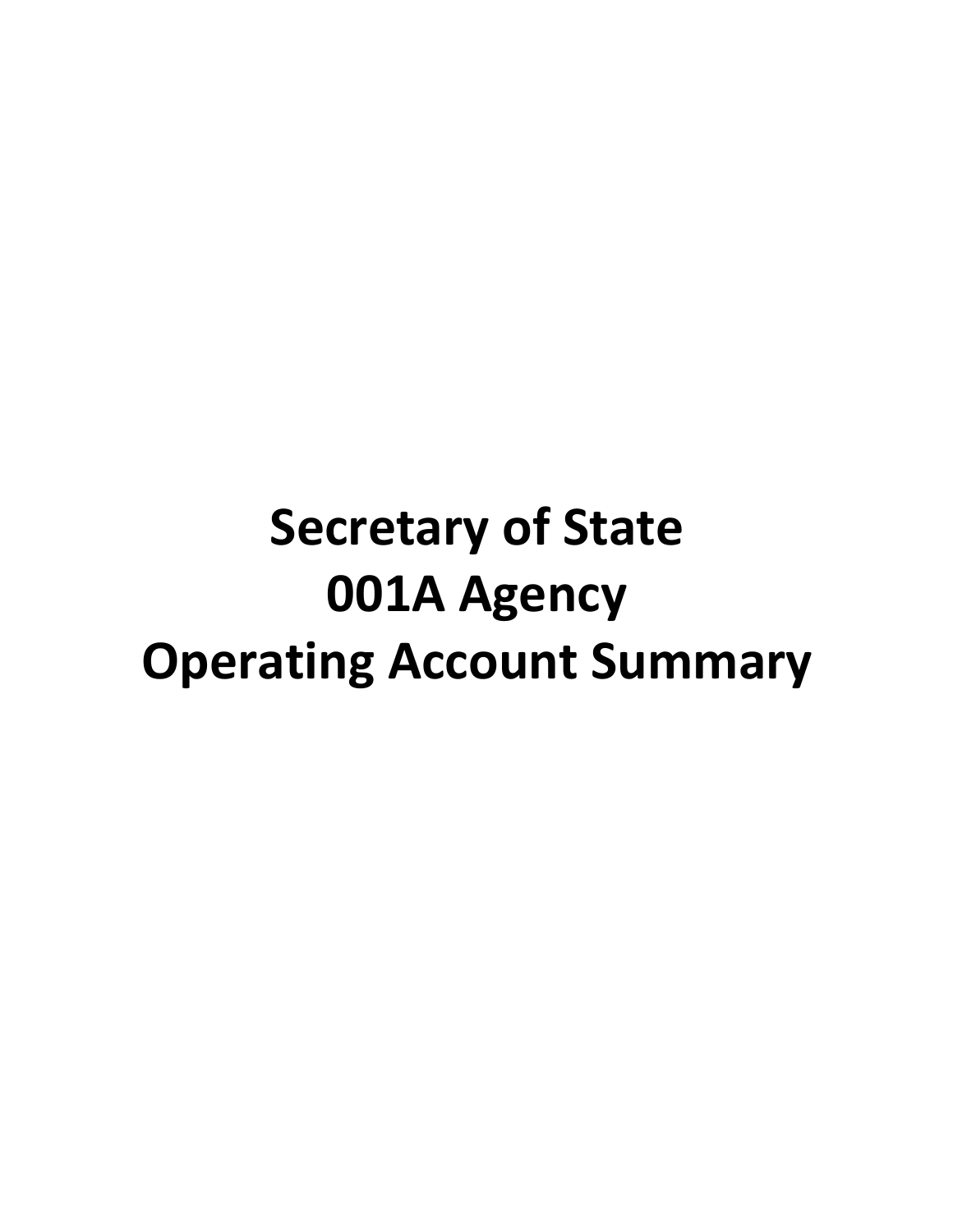## AGENCY OPERATING ACCOUNT SUMMARY

Page: 1 of 1<br>Date: 12-10-2020 Time: 17:57

| Sequence |                                                   |                        |        | Submitted<br>Actual<br><b>FY19</b> | Submitted<br>Actual<br><b>FY20</b> | Submitted<br>Appropriation<br>FY21 | Submitted<br><b>Current Estimate</b><br>FY21 | Submitted<br>Base | Submitted<br><b>Budget</b><br><b>FY22</b> | Submitted<br><b>Budget</b><br><b>FY23</b> |
|----------|---------------------------------------------------|------------------------|--------|------------------------------------|------------------------------------|------------------------------------|----------------------------------------------|-------------------|-------------------------------------------|-------------------------------------------|
| 1,001    | 10380-040 Administration                          |                        |        |                                    |                                    |                                    |                                              |                   |                                           |                                           |
|          |                                                   | General Fund           |        | 5,314,270                          | 5,473,311                          | 5,482,544                          | 5,476,910                                    | 5,332,544         | 5,332,544                                 | 5,332,544                                 |
| 1,002    | 15167-040 Voter Education Outreach                |                        |        |                                    |                                    |                                    |                                              |                   |                                           |                                           |
| 1,003    | 46070-040 Electronic and Enhanced<br>Access Fund  | General Fund           |        | 1,000,000                          | 749,972                            | 749,972                            | 749,972                                      | 749,972           | $\mathsf 0$                               | 400,000                                   |
|          |                                                   | <b>Dedicated Funds</b> |        | 4,850,599                          | 5,264,536                          | 4,073,291                          | 4,073,291                                    | 4,073,291         | 4,073,291                                 | 4,073,291                                 |
| 1,004    | 44252-040 Dealer Compliance Account               |                        |        |                                    |                                    |                                    |                                              |                   |                                           |                                           |
| 1,005    | 17170-040 Securities Division Enforcement<br>Fund | <b>Dedicated Funds</b> |        | 1,429,402                          | 1,518,308                          | 1,920,423                          | 2,195,212                                    | 2,195,212         | 2,195,212                                 | 2,195,212                                 |
|          |                                                   | <b>Dedicated Funds</b> |        | 1,580,191                          | 704,836                            | 1,140,120                          | 1,542,686                                    | 1,542,686         | 1,542,686                                 | 1,542,686                                 |
| 1,006    | 13250-040 Loan Broker Regulation                  |                        |        |                                    |                                    |                                    |                                              |                   |                                           |                                           |
|          |                                                   | <b>Dedicated Funds</b> |        | 258,494                            | 169,756                            | 127,343                            | 258,071                                      | 258,071           | 258,071                                   | 258,071                                   |
| 1,007    | 44253-040 Securities Restitution                  |                        |        |                                    |                                    |                                    |                                              |                   |                                           |                                           |
|          |                                                   | <b>Dedicated Funds</b> |        | 177,132                            | 71,014                             | 164,154                            | 164,000                                      | 164,153           | 164,153                                   | 164,153                                   |
| 1,008    | 44255-040 Dealer Enforcement                      |                        |        |                                    |                                    |                                    |                                              |                   |                                           |                                           |
|          |                                                   | <b>Dedicated Funds</b> |        | 135,224                            | 64,206                             | 87,312                             | 16,808                                       | 16,808            | 16,808                                    | 16,808                                    |
|          | AGN00040-Secretary of State                       |                        |        |                                    |                                    |                                    |                                              |                   |                                           |                                           |
|          |                                                   | General Fund           |        | 6,314,270                          | 6,223,283                          | 6,232,516                          | 6,226,882                                    | 6,082,516         | 5,332,544                                 | 5,732,544                                 |
|          |                                                   | <b>Dedicated Funds</b> |        | 8,431,042                          | 7,792,656                          | 7,512,643                          | 8,250,068                                    | 8,250,221         | 8,250,221                                 | 8,250,221                                 |
|          |                                                   |                        | TOTAL: | 14,745,312                         | 14,015,939                         | 13,745,159                         | 14,476,950                                   | 14,332,737        | 13,582,765                                | 13,982,765                                |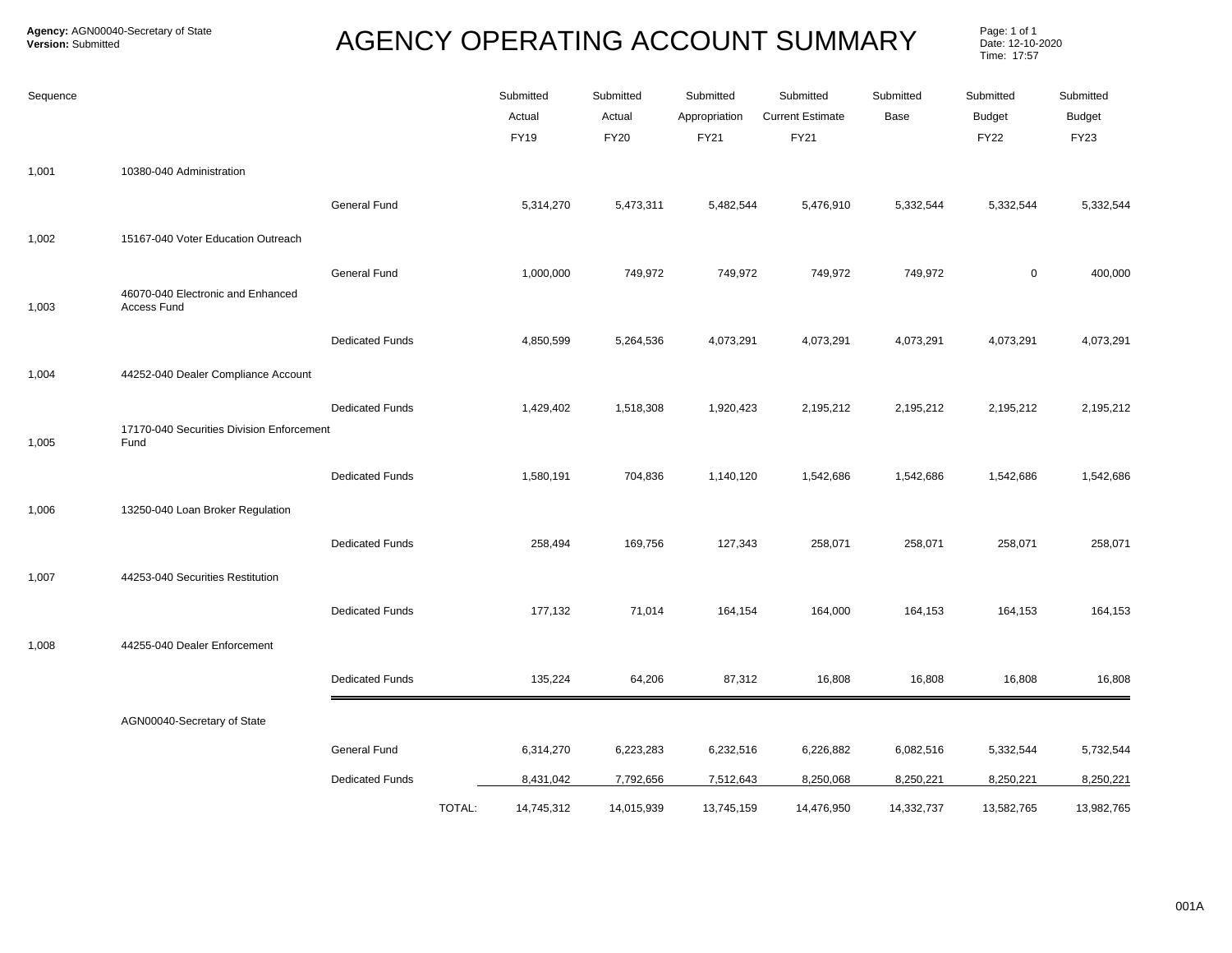## **Indiana Election Division 001A Agency Operating Account Summary**